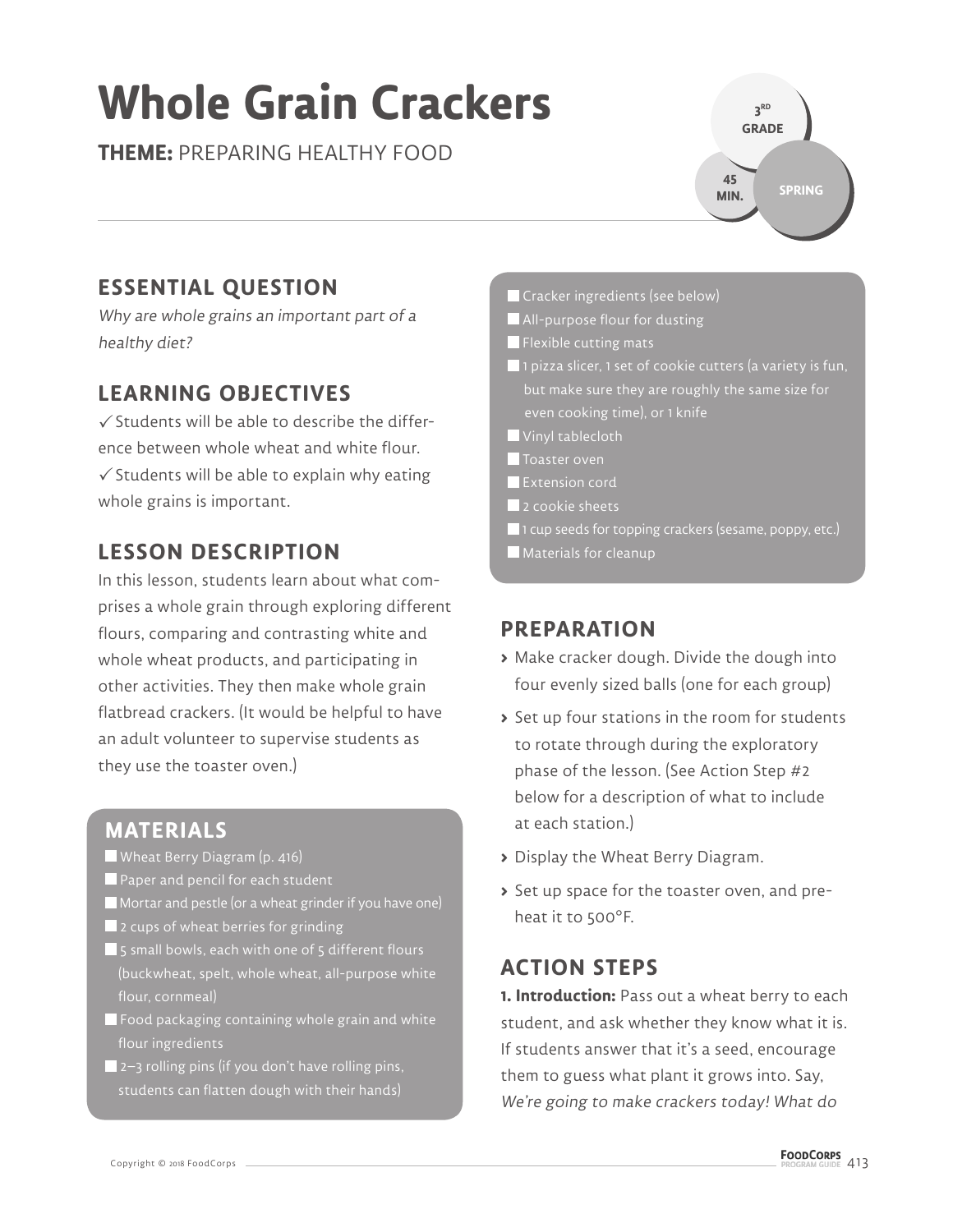Flatbread Cracker Dough

- 1 cup whole grain flour (whole wheat, spelt, etc.)
- 1/4 tsp salt
- 2 Tbsp + 2 tsp canola oil
- 1/2 cup water
- Sea salt
- 1 Tbsp rosemary, thyme, or other

 herb from garden, minced (optional) and mealy. Add 1/4 cup water, stirring while you<br>add. Switch to kneading by hand when dough gets<br>difficult to mix with a fork. Add water as necessary,<br>until dough forms a firm ball. It should not be sticky.

you think we'd need to do to turn these into crackers? Discuss students' responses. Explain, This is called a wheat berry, and it contains the seed to plant a wheat plant, but it's also what we grind down to create flour for making bread and other baked goods. Tell students they can chew on their wheat berries and eat them if they'd like to. **(5 min.)**

**2. Drawing a Wheat Berry:** Show students a wheat berry diagram, saying, Do you know that inside a seed is a tiny baby plant ready to grow? The baby plant is called the germ. A seed is very smart! It packs all the things it needs. The bran is the protective shell the seed wears like a raincoat. It has lots of fiber that helps with our digestion. The endosperm is like the plant's lunch bag. It has starch, which is a type of sugar. This is to give the baby plant a boost of energy when it's ready to grow. It has vitamins, minerals, and protein that the plant would rely on to grow bigger. All the different parts together have vitamins, minerals, and protein. When we eat white flour, it's made just from

the endosperm, the starchy, energy-boost part of the grain, but that means it's missing some of the fiber, vitamins, and protein from the bran and the germ. When we say something is a whole grain or whole wheat, that means that when it was processed, all three parts of the seed were kept. Have students draw their own Wheat Berry Diagram. **(10 min.)**

**3. Stations:** Have students rotate through stations, spending five minutes at each station. Tell students the signal you'll use, such as clapping, call-and-response, or a chime for when they should switch to the next station. Place yourself at the cracker-making station to guide students through this process. Students can work at the other stations independently. **(20 min.)**

**a. Grinding Flour:** While introducing this station say, To make flour, people grind down grains. You can use a grinder or big machines, but today we're going to do it the simplest way we can. Set out a mortar and pestle and one quarter cup of wheat berries for each group. Have students take turns using the mortar and pestle to grind the wheat berries. You might consider giving students a song to sing for each person's turn, so they know when to switch.

**b. Flour Sensory Exploration:** While introducing this station say, There are flours made from different types of grain here. Feel them, smell them, just don't taste them. Count how many different colors you can find in each flour. Then see if you can figure out which are whole grains and which is white flour. Set out bowls of 4-5 distinct flours that students can touch and smell. You can write the name of each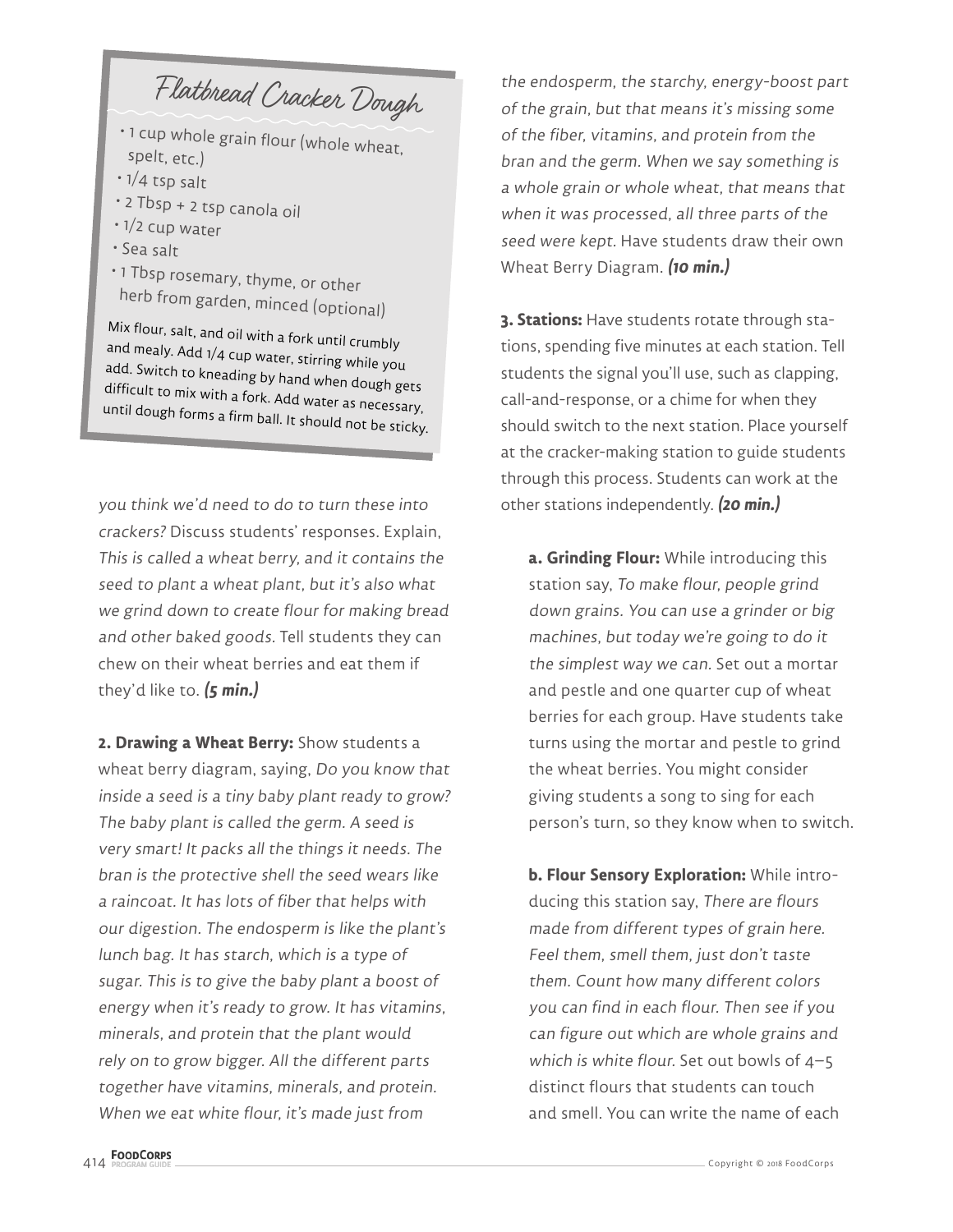flour on a separate index card, and have students try to match the labels to the flours. Perhaps have the question, Which is a whole grain? written as a prompt as well.

**c. White vs. Whole Wheat Products** 

**Scavenger Hunt:** While introducing this station, say, Many products say "Made with whole grains!" on the package. The only way to know how true that is, however, is to read the Nutrition Facts. Look at each of these packaged foods, make a guess as to whether you'll find whole grains in the ingredient list, and check the list to see if you were right. Display food packaging for different wheat products, and have students find the whole grain products versus white flour products.

**d. Making Crackers:** While introducing this station, say, I've prepared a dough with whole grain flour for us to make flatbread crackers. When it's your turn at this station, you'll wash your hands and then roll out the dough as thin as you can get it and add seeds. Then we'll bake our crackers! Set out cutting mats, rolling pins, cookie cutters, and a couple small containers of flour for dusting. Give each student a small portion of the dough ball to roll out until it's so thin you can almost see through them. You can reroll the scraps and set them aside, or make extra if you have the extra hands and capacity. Give students the option of sprinkling seeds and/or sea salt, modeling so they don't add too much. Bake crackers for two to three minutes, until they puff up and brown, and then flip and bake them for one to two minutes more. They burn quickly and will still be pliable until they cool, so don't worry about underbaking them.

**4. Tasting:** Pass out crackers to each student. If students rotated within table groups, you can pass each group's crackers back to them. **(5 min.)**

#### **REFLECTION**

Have students discuss the following questions in small groups, then share with the class: **(5 min.)**

- What is the difference between whole grain flour and white flour?
- How do you make whole grain flour versus whole wheat flour?

#### **ADAPTATIONS**

**Matching Game Variation:** In addition to the sensory exploration, provide students with intact whole grains to match with their corresponding flours.

**Cooking Extension:** If you have the time and resources, you might consider baking bread with students.

**Science Extension:** If you have access to whole wheat plants, have students dissect wheat berries from the chaff.

**Classroom Extension:** After this lesson, have students create a cartoon or poster showing the cycle of how bread or crackers are made.

# **ACADEMIC CONNECTIONS**

English Language Arts Common Core State **Standards** 

#### **CCSS.ELA-LITERACY.SL.3.1**

Engage effectively in a range of collaborative discussions (one-on-one, in groups, and teacher-led) with diverse partners on grade 3 topics and texts, building on others' ideas and expressing their own clearly.